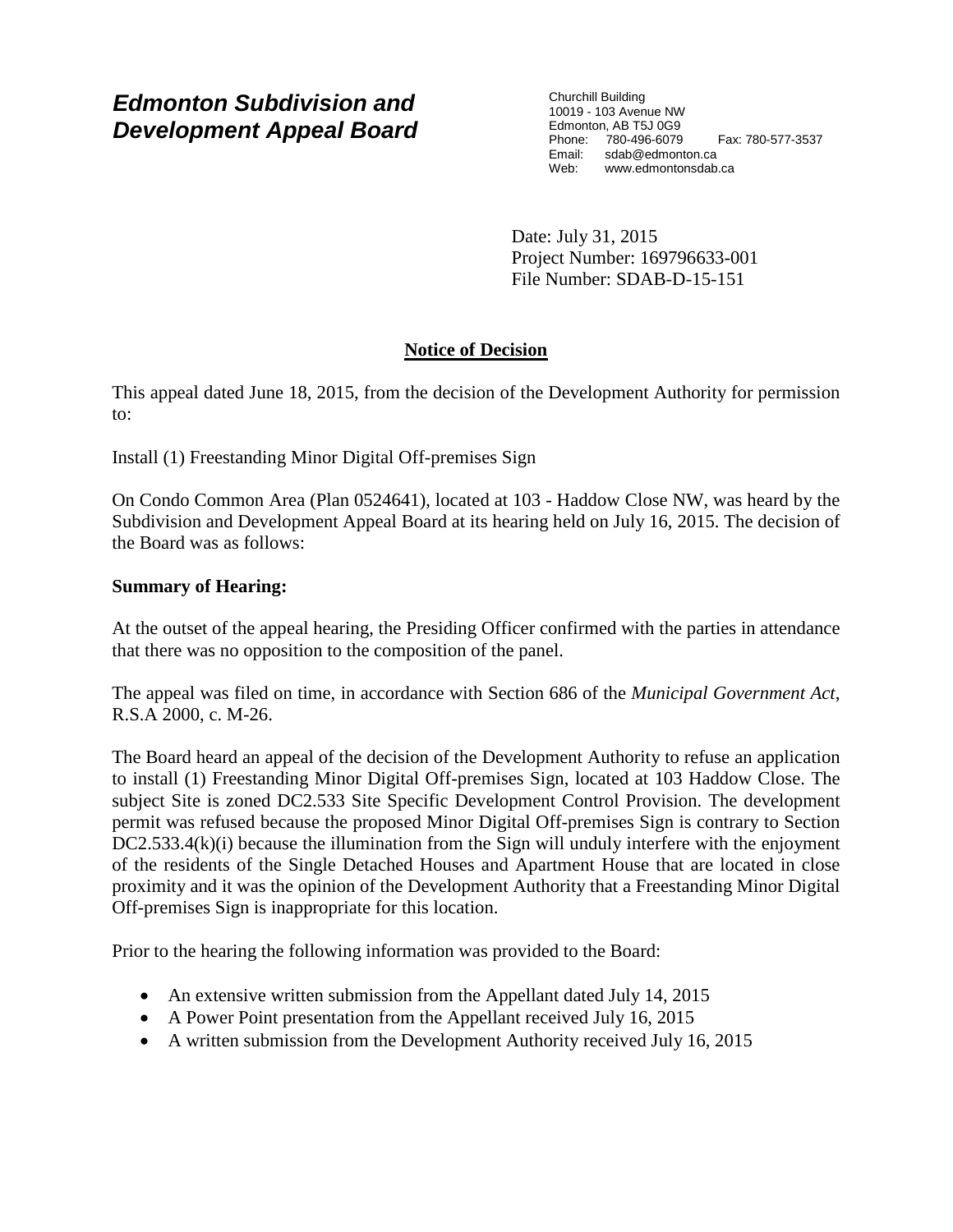The Board heard from Mr. J. Murphy with Ogilvie LLP, Appellant, who is representing Pattison Outdoor. Mr. Murphy provided the following information:

- 1. He took the Board through his written submission which had been previously submitted.
- 2. Section 641 of the *Municipal Government Act* applies as the proposed development is within a Direct Control District, but council has not taken complete control and has delegated discretion to the Development Authority and therefore an appeal to the SDAB still lies to the Board.
- 3. The Development Officer improperly used his discretion because he likened the zone to the CNC Zone under the new *Edmonton Zoning Bylaw 12800* rather than the CNC Zone under the old *Land Use Bylaw 5996*.
- 4. He provided some background about the proposed Sign. The area of the proposed Sign is 27.9 square metres; less than half the area permitted in the old bylaw which is 65 square metres. The proposed Sign meets all Setbacks, and is located on a frontage where the Direct Control allows it to be placed.
- 5. Under the new *Edmonton Zoning Bylaw,* Signs are designated as Uses of land. In contrast, under the former *Land Use Bylaw*, which applies in this circumstance, Signs are a regulated matter.
- 6. Under the new bylaw, this Sign would be considered a Minor Digital Off-premises Sign; however, since it falls under the former bylaw it is considered a Freestanding General Advertising Sign and falls within the category of a Billboard Sign. More explicitly it is a digital poster panel with static images. Freestanding General Advertising Signs are allowed as per Section 79D.1(1)(e) of the *Edmonton Land Use Bylaw 5996.*
- 7. The proposed Sign will have no impact on residential properties as it will not be directed at the single family dwellings directly to the south and across Riverbend Road.
- 8. The Development Officer's reasons for refusal indicated there are some four storey Apartment Buildings that will be impacted. There are no four storey apartments in the area; however there are some two storey townhouses 225 metres away.
- 9. To demonstrate the lack of impact of the Sign on the two storey townhouses, he provided the Board with a Google view of the proposed Site and identified the location of the proposed Sign which showed the sight line from the townhouses back to subject Site with a 225 metres separation. (Tab11 of his written submission)
- 10. He compared his proposed Sign with the City-owned Sign located 500 metres to the east at the Terwillegar Recreation Centre (Recreation Centre). In contrast to this proposed Sign, the Sign located at the Recreation Centre is likely a Major Digital Sign as it is a moving Sign with backlit panels below. The City's Sign is visible from both sides and is significantly larger than the proposed Sign.
- 11. The City's Sign is 88.25 metres, 107 metres and 179 metres away from the three most impacted single-family dwellings. To his knowledge there have been no complaints regarding the Recreation Centre's Sign. He contended that if the Recreation Centre's Sign can exist in such close proximity to the residential area, clearly the proposed Sign is not so bad.
- 12. He showed two videos to portray the visual impact of the Sign at the Recreation Centre on the residential properties to the south of that Sign. The City of Edmonton approved the Recreation Centre's Sign and that set the standard for the area.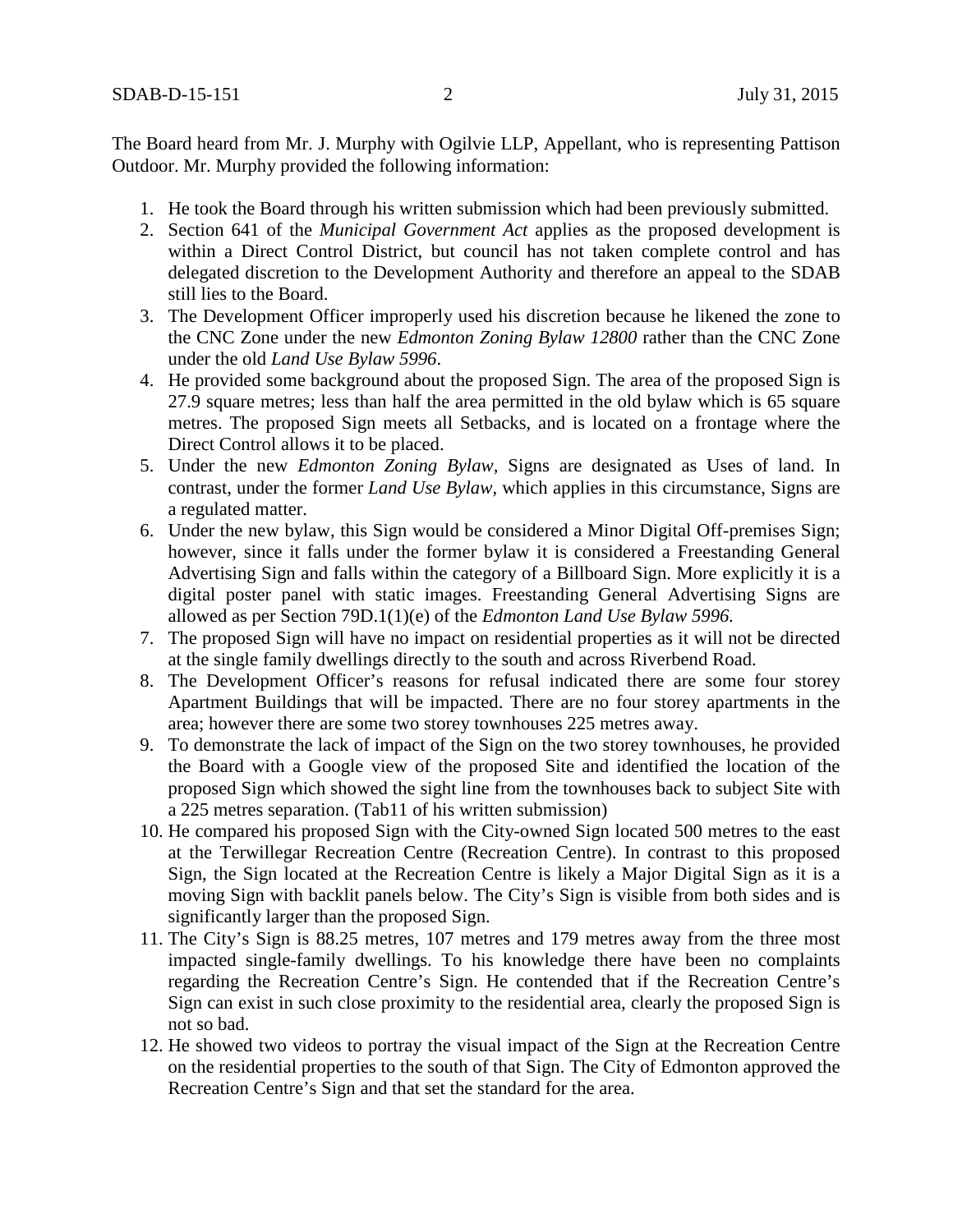- 13. He provided a Google aerial image and discussed the lateral distance between the proposed Sign and the neighbours to the south and calculated the distance as 46.76 metres away from the property line of the neighbours to the south. A similar Google aerial image of the City owned Sign shows it is 47.3 metres away from its neighbours to the south. The lateral distance between the two Signs and the respective neighbours is almost identical.
- 14. The only difference between the Recreation Centre's Sign and the proposed Sign is that the proposed Sign is located and designed in a way so as not to interfere with neighbours as much as the City's Sign does.
- 15. There are no neighbours in attendance today and no one had expressed opposition to the Sign.
- 16. He relied on the authority of Mr. Laux's textbook to conclude that where council has left gaps in a Direct Control District or delegated its discretion, the Subdivision and Development Appeal Board (SDAB) may substitute its discretion for that of the Development Officer.
- 17. The CNC Zone under the new *Edmonton Zoning Bylaw* should not be used to assess the proposed Sign because Section 2.7 of *Edmonton Zoning Bylaw* indicates "… any reference in a Direct Control District or Direct Control Provision to a land use bylaw shall be deemed to be a reference to the land use bylaw that is in effect at the time of the creation of the Direct Control District or Provision." DC2.533 references the *Land Use Bylaw* and specifically applies Sign regulations from the *Land Use Bylaw. Cameron Corp v Edmonton (Subdivision Development Appeal Board),* 2012 ABCA 254 supports this position.
- 18. The Development Officer applied the CNC Zone and definitions of the *Edmonton Zoning Bylaw* when he ought to have applied the CNC Zone and definitions of the *Land Use Bylaw*. The CNC Zone in the *Land Use Bylaw* makes no reference to Signs as they were not considered a Use of land and instead contains a Sign Schedule that applies (79D Sign Schedule for Land Use Districts: CNC and CSC).
- 19. He emphasized that it was clear that the Development Officer failed to follow the directions of Council because of his use of the word "notwithstanding" which indicates not just a failure to comply with, but a defiance of Council's order.
- 20. DC2.533.4(l) which Signs on the street frontage of Haddow Close and limits Signs to two along Riverbend Road. The Direct Control Provision does not create a restriction along Terwillegar Drive. The proposed Sign is at the intersection of Terwillegar Drive and Riverbend Road. The proposed Sign is along the Terwilleger Drive frontage; however, even if it were along Riverbend Road the frontage still complies with subsection (l) because currently there is only one other Sign located on Riverbend Road.
- 21. They have met all of the development regulations in the Direct Control District and all regulations under Section 79 of old *Land Use Bylaw*.
- 22. The required distances between billboards under Sign regulations is a minimum of 100 metres, in this case the Signs would be separated by 500 metres.
- 23. Although under the old *Land Use Bylaw*, there are no time limits imposed on the Development Permit for General Advertising Signs or Billboard Signs or specific rules for Digital Signs, the Board has jurisdiction to place these conditions on the Development Permit. The Appellant will consent to conditions that would apply to Digital Signs under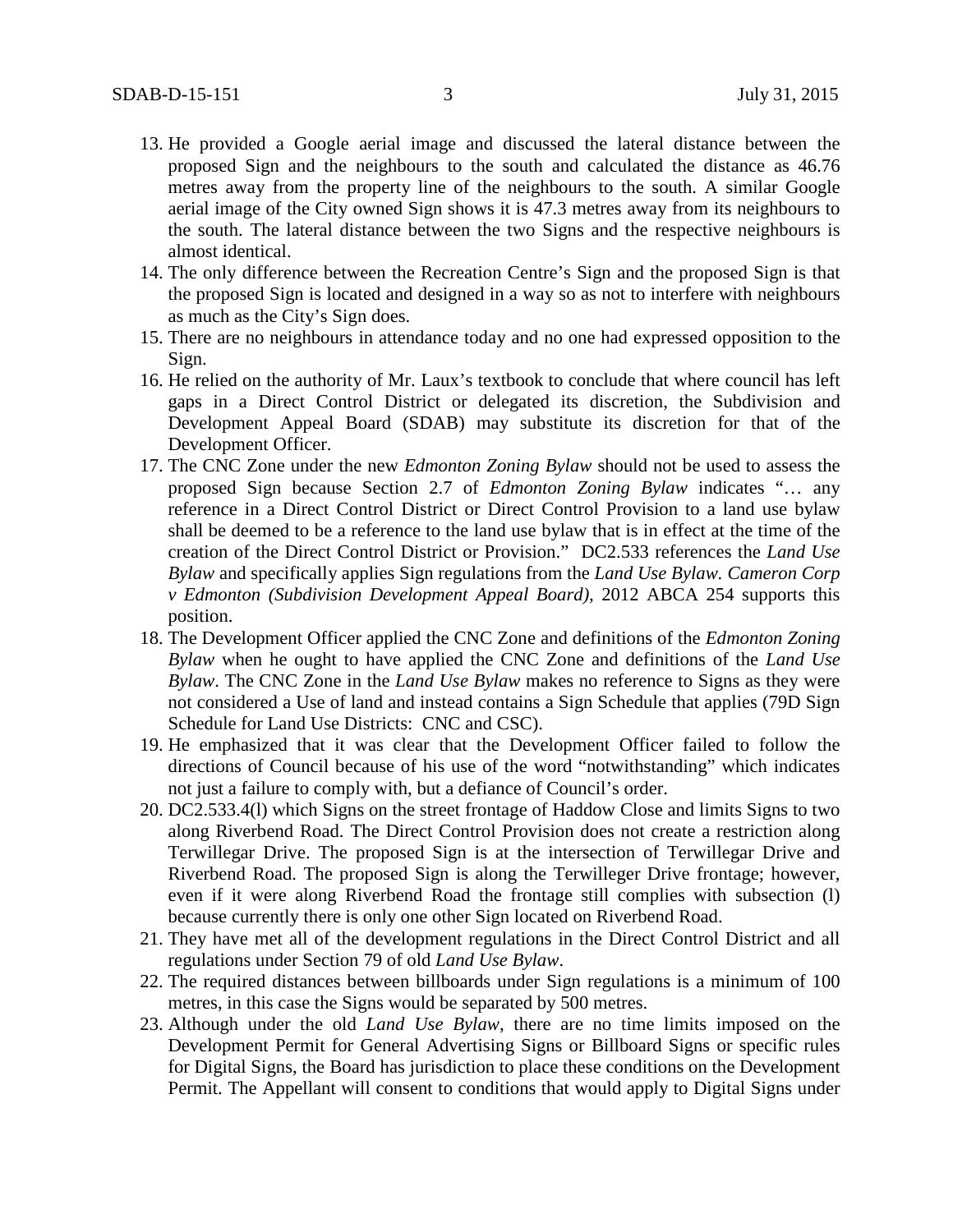the new *Edmonton Zoning Bylaw*, including the requirement to remove the Sign if it posed a traffic hazard, consent to a five year limit and comply with the maximum brightness level of the Sign.

- 24. The proposed Sign complies with all of the General Provisions under Section 79.8 of the *Edmonton Land Use Bylaw* 5966 (submitted as Exhibit "A") including required separation distances for Billboard Signs under Section 79.8(2)(b).
- 25. The proposed Sign will be angled away from the backyards of single-family dwellings to the south.
- 26. The proposed Digital Sign will have less of a light impact than the older billboard Signs with spotlights because it does not have the light reflection of older Signs.
- 27. The curved nature of the Sign was to add pixels to the image for clarity and did not create a circular image that would impact the neighbours.

The Board heard from Mr. S. Ahuja, representing the City of Edmonton Sustainable Development Department who provided the following information:

- 1. The Sign at the Recreation Centre was approved as a Minor Digital Sign and not a Major Digital Sign although he had received some complaints that it is operating as a Major Digital Sign.
- 2. Even though there are no records of any complaints regarding the Sign it is improper to infer that people are happy about the Sign.
- 3. Signs are not a listed Use in DC2.533 because at the time the *Land Use Bylaw* was passed Signs were treated as regulated matter.
- 4. He applied the criteria listed under the *Edmonton Land Use Bylaw* 5996 when assessing the Development Permit application. He characterized the Sign as a General Advertising Sign, more specifically a Billboard Sign.
- 5. The grounds for appeal indicate there are no restrictions on Signs on Terwillegar Drive. He indicated any Signs located on Terwillegar Drive must still comply with DC2.533.4(k) which requires that there be no adverse visual impact on surrounding residential properties.
- 6. He showed the Board a copy of the Site Plan and the position of the Sign on the Site Plan indicating the Sign will face southeast. A second visual representation showed the expected path the light may travel from the Sign. Based on this analysis, he indicated light would be coming off the side of the Sign onto the residential properties to the south.
- 7. He conceded that the characterization of the buildings across Terwillegar Drive as four storey apartment buildings was incorrect, but noted there was no intervening screening between the Sign and these two story townhouses therefore they will be impacted.
- 8. He had relied on the provisions of the CNC Zone under the *Edmonton Zoning Bylaw* to interpret the purpose set out in the Site Specific Development Control Provision Bylaw, particularly as to what is compatible with surrounding residential properties.
- 9. He had not refused the proposed development based on the requirements of the CNC Zone under the *Edmonton Zoning Bylaw*.
- 10. DC2.533.5(a)(vii) wherein gas pumps require screening evidence the concern that visual intrusions are inconsistent with the character of the area.
- 11. In his conversation with people in the sign industry, he understands that a curved Sign such as the one proposed provides more of a viewing angle.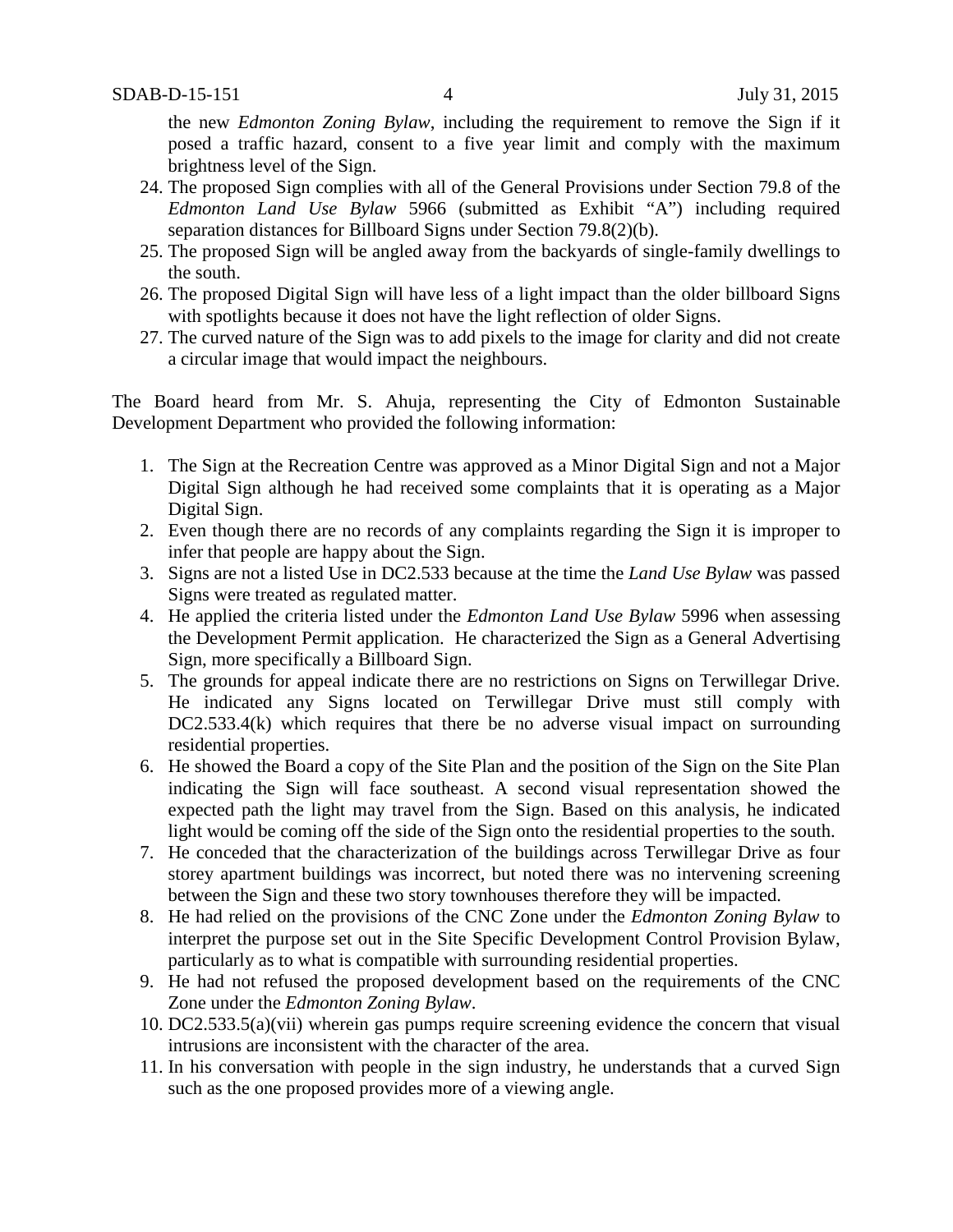SDAB-D-15-151 5 July 31, 2015

12. The key reason for refusal was the visual impact on the neighbouring residential properties.

### Mr. Ahuja provided the following responses to questions:

- 1. He conceded that 225 metres is a long distance away from a Sign. Some regulations say Digital Signs need only be separated from residential properties by 60 metres. He noted there was no screening between the proposed Sign and the residential properties to stop light pollution. The Sign did not have a stationery image but was changing.
- 2. He confirmed light would be thrown onto the three corner residential properties to the south.
- 3. When he asked how he determined the angle of where the light is thrown he advised this analysis is based on his opinion.
- 4. The City of Edmonton often gets complaints once a Sign is built even if there are no objections at the time of the SDAB hearing.
- 5. He did not know the reasons for the approval of the City owned Sign at the Recreation Centre, but noted that Sign is not in a Direct Control District and is no approved as Major Digital Sign. The fact that it is operating as Major Digital Sign is a compliance issue.
- 6. He applied the provisions related to General Advertising Signs under the *Edmonton Land Use Bylaw* and could demonstrate this to the Board by showing them his technical report. He only used the language from the *Edmonton Zoning Bylaw* in his decision because it would add clarity when notices were sent out. If he had applied the provisions of the *Edmonton Zoning Bylaw* in his first reason for refusal that would have implied only preexisting Signs would be allowed on this Site.
- 7. He conceded that maybe he should not have compared the development to the current CNC Zone, but as he followed the regulations of the CNC Zone under the *Land Use Bylaw,* he had followed the proper rules.
- 8. When asked to clarify whether he had rejected the permit solely based on the visual impact on neighbouring properties he advised that is one of two reasons. The second reason is the Sign is inconsistent with the intent of the Direct Control Zone.
- 9. He confirmed that the City of Edmonton Transportation Services Department had approved the Sign but that approval was based on transportation guidelines.
- 10. He conceded that his concerns for the impact on the residential neighbourhood were limited to the three single-family residential properties to the south and the two storey townhouses 225 metres away across Terwillegar Drive.

The Board heard from Ms. V. Ference-Berry representing the City of Edmonton Law Branch who provided the following information:

- 1. Digital Signs in Direct Control Zones can be tricky to analyze because they were not contemplated at the time that many Direct Control District bylaws were passed.
- 2. The general purpose of the Direct Control District needs to be explored in detail and the exact language indicating the design, placement and illumination needs to be considered.
- 3. While the Development Officer's decision may not be clear or explicit in his reasons, he is satisfied that the proposed development is inconsistent with the residential character of the neighbourhood.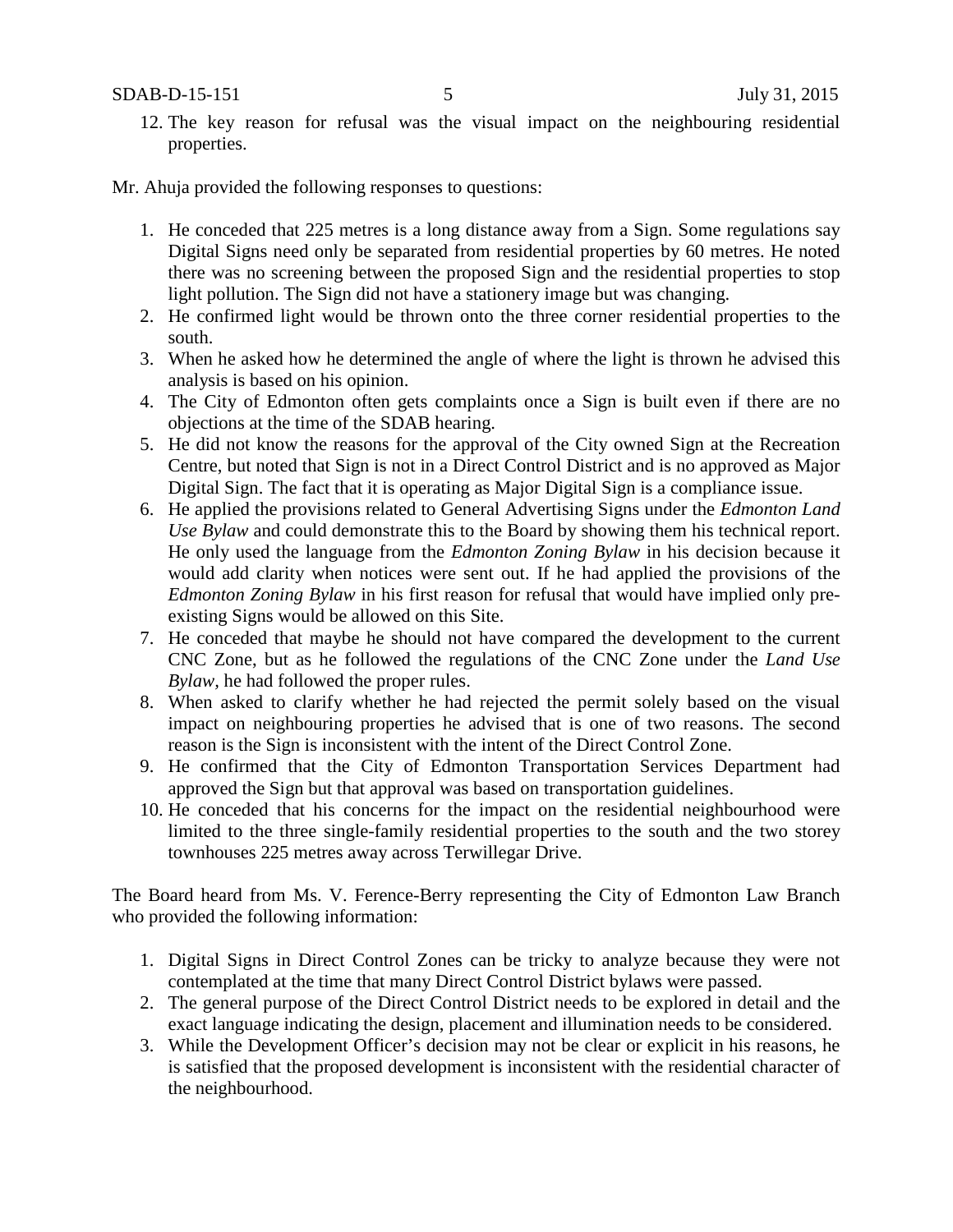SDAB-D-15-151 6 July 31, 2015

The Development Officer then offered his view on how insufficient steps had been taken to reduce the visual impact of the Sign, including the orientation of the Sign away from residential properties. While it may not be a large impact, it will still be an impact.

Ms. V. Ference-Berry provided the following responses to questions:

- 1. She agreed with Laux's analysis of the Board's jurisdiction. The Direct Control District provided significant discretion to the Development Officer and she thought the Board could review this exercise of discretion.
- 2. She discussed how the Board should interpret DC2.533.4(l) which allows two Signs on Riverbend Road but submits that subsection DC2.533.4(k)(i) still needs to be met requiring consistency with the intended residential character of the development.
- 3. There is no test for reasonableness built into the language of the Direct Control District bylaw and reasonableness was left up to the determination of the Development Officer.
- 4. She was not aware of any Court of Appeal opinion applying Laux's view on the Board's appellate jurisdiction.
- 5. She discussed the language of the General Purpose of DC2.533, particularly the explicit contemplation of a number of Commercial Uses, but noted that the General Purpose also discussed Residential Uses. Subsection DC2.533.4(k)(i) was more relevant than the General Purpose provision.
- 6. She further conceded that the General Purpose sought to reduce the potential impact, not entirely eliminate it.

In rebuttal Mr. Murphy made the following points:

- 1. The Site Plan depicting the proposed Sign only shows the pole. The curvature of the Sign drawn on the Site Plan is simply for illustration purposes and is not necessarily how the Sign will be placed as it can pivot on the pole.
- 2. If the Board is concerned about an adverse impact on the three family homes to the south of the subject Site, it could place a condition that the projection of the Sign is outside of these three yards by drawing a line from the edge of the Sign away from the fence line of the most northeast corner lots.
- 3. The proposed development is consistent with the intended residential character of the neighbourhood as the Sign faces Terwillegar Drive, which is a non-residential area. He suggested that the requirement in the Site Specific Development Control Provision that gas pumps shall have screening is because gas stations penetrate further into a residential neighbourhood. Digital Signs are located on the perimeter and therefore do not have such a screening requirement.
- 4. He contended that it was always anticipated that a billboard of some sort would be placed on this Site. Council could have precluded Digital Signs as they became more prevalent but were content in applying the General Advertising Sign regulations to Digital Signs in this area.
- 5. Section DC2.533.4(k)(i) which provides there shall be "no adverse visual impact on surrounding residential properties" imports an element of reasonability. A Sign at a distance of 225 metres could not be a "reasonable adverse impact".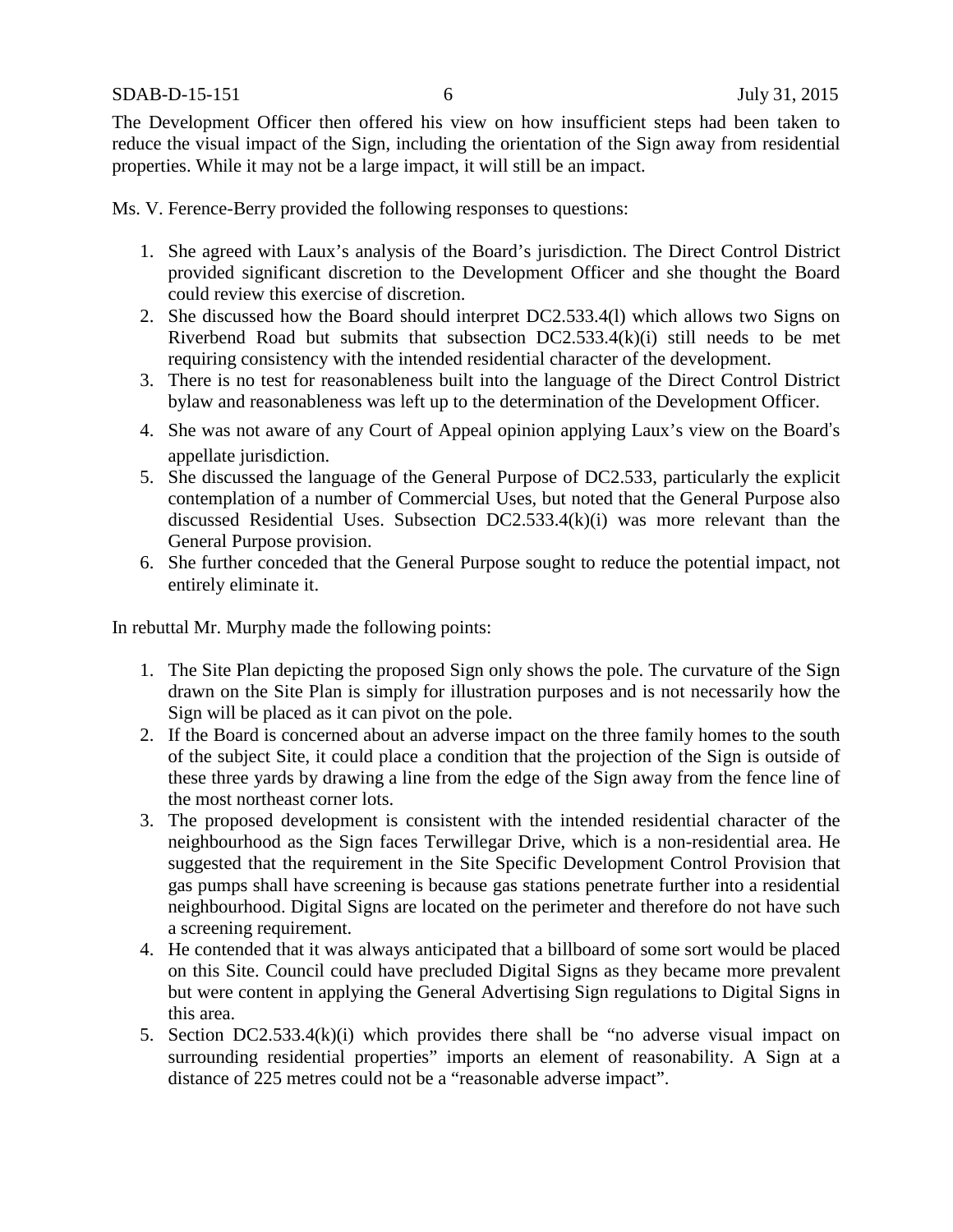- 6. The Sign is positioned on the exterior periphery of the Site and projects into the Arterial roadway.
- 7. Its location is determined by the restriction in the Direct Control District on Signs and by the location of a gas line.
- 8. The curved Sign construction does not create a greater viewing angle; the shape permits more pixels and a clearer image.
- 9. He reiterated that the Development Officer failed to follow the direction of Council by using the CNC Zone of *Edmonton Zoning Bylaw 12800* rather than the CNC Zone in the *Edmonton Land Use Bylaw 5996*.
- 10. He reiterated that he would be agreeable to having conditions imposed on the Development Permit namely:
	- a. the conditions suggested by the City of Edmonton Transportation Services Department;
	- b. limits restricting the Sign if traffic concerns are raised;
	- c. limits on brightness of the Sign (measured in nits);
	- d. a 5 year limitation on the Development Permit; and,
	- e. a condition concerning the angle of the Sign.

## **Decision:**

The appeal is ALLOWED and the decision of the Development Authority is REVOKED. The development is GRANTED as applied to the Development Authority subject to the following CONDITIONS:

- 1. The Sign shall be placed such that no portion of the Sign encroaches onto City property;
- 2. The Freestanding General Advertising Sign is approved for five years and will expire on July 31, 2020;
- 3. That the frequency of change in the static digital display cannot be less than 6 seconds;
- 4. That each static digital display shall contain a single advertising copy and that split screen advertising is not permitted;
- 5. The Sign shall not be animated;
- 6. Due to its position, shape, colour, format or illumination, the proposed Freestanding General Advertising Sign shall not obstruct the view of, or be confused with an official traffic sign, signal or device, as determined by the Development Officer in consultation with the City Engineer;
- 7. The proposed Freestanding General Advertising Sign shall not display lights resembling the flashing lights usually associated with danger or those used by police, fire, ambulance and other emergency vehicles;
- 8. The proposed Freestanding General Advertising Sign shall not operate or employ any stereo option or motion picture projection, or use holography;
- 9. The proposed Freestanding General Advertising Sign shall be set back 5 metres from the property line;
- 10. The brightness of the proposed Freestanding General Advertising Sign shall be adjustable and controlled relative to ambient light, to the satisfaction of the Transportation Department;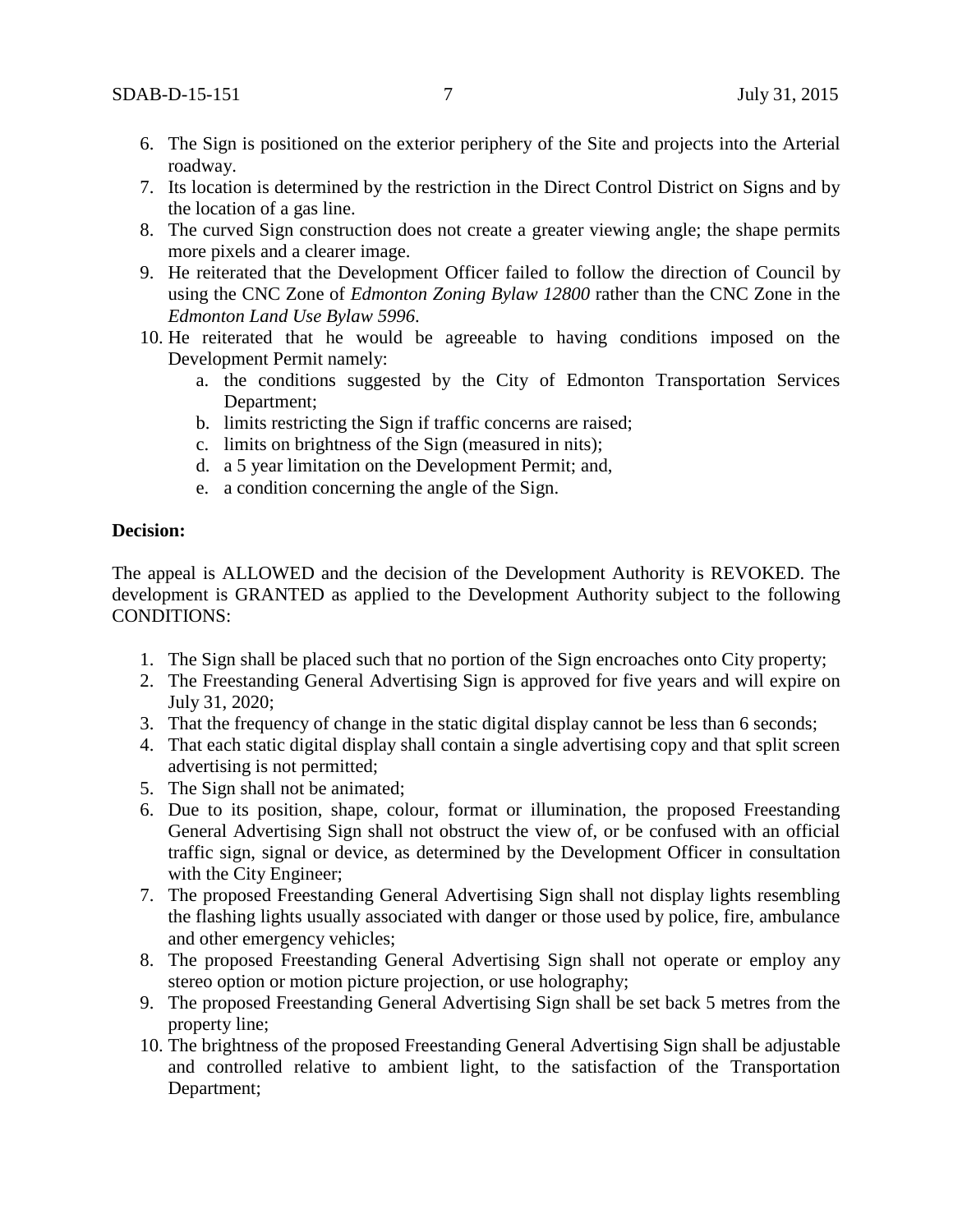- 11. That should at any time the Transportation Department determine that the Sign face contributes to safety concerns, the owner/applicant must immediately address the safety concerns identified by removing the Sign, de-energizing the Sign, changing the message conveyed on the Sign, and/or addressing the concern in another manner acceptable to the Transportation Department;
- 12. That the owner/applicant must provide a written statement of the actions taken to mitigate a safety concern identified by the Transportation Department within 30 days of the notification of the concern. Failure to provide corrective action will result in the requirement to immediately remove or de-energize the Sign;
- 13. The maximum height of the proposed Freestanding General Advertising Sign shall not exceed 8.0 metres (26 feet);
- 14. That underground power be supplied to the proposed Freestanding General Advertising Sign; and
- 15. The Sign must be installed in a manner that ensures its copy will not be directed towards the residential properties directly south of the Sign; in particular the Sign must be oriented such that a line drawn directly out along the south edge of the sign will fall to the east of the property lines of the three residences located across Riverbend Road to the south as marked by the Board on the approved Aerial photo.

### ADVISEMENTS:

1. Should the Applicant wish to display video or any form of moving images on the sign, a new Development Application for a major digital sign will be required. At that time, Transportation Services will require a safety review of the sign prior to responding to the application.

#### **Reasons for Decision:**

The Board finds the following:

- 1. Section 641(4)(b) of the *Municipal Government Act*, Chapter M-26 states that despite Section 685, if a decision with respect to a development permit application in respect of a direct control district is made by a development authority, the appeal is limited to whether the development authority followed the directions of council, and if the Board finds that the development authority did not follow the directions it may, in accordance with the directions, substitute its decision for the development authority's decision.
- 2. Section 2.7 of the *Edmonton Zoning Bylaw* states that unless there is an explicit statement to the contrary in a Direct Control District or Provision, any reference to a Direct Control District of Direct Control Provision to a land use bylaw shall be deemed to be a reference to the land use bylaw that was in effect at the time of the creation of the Direct Control Provision.
- 3. The Board finds DC2.533 under Bylaw 12301 was approved in 2000, at which time *Land Use Bylaw 5996* was in effect. Further, Section DC2.533.4(k) states that Signs may be allowed in this District in accordance with Schedule 79D and the general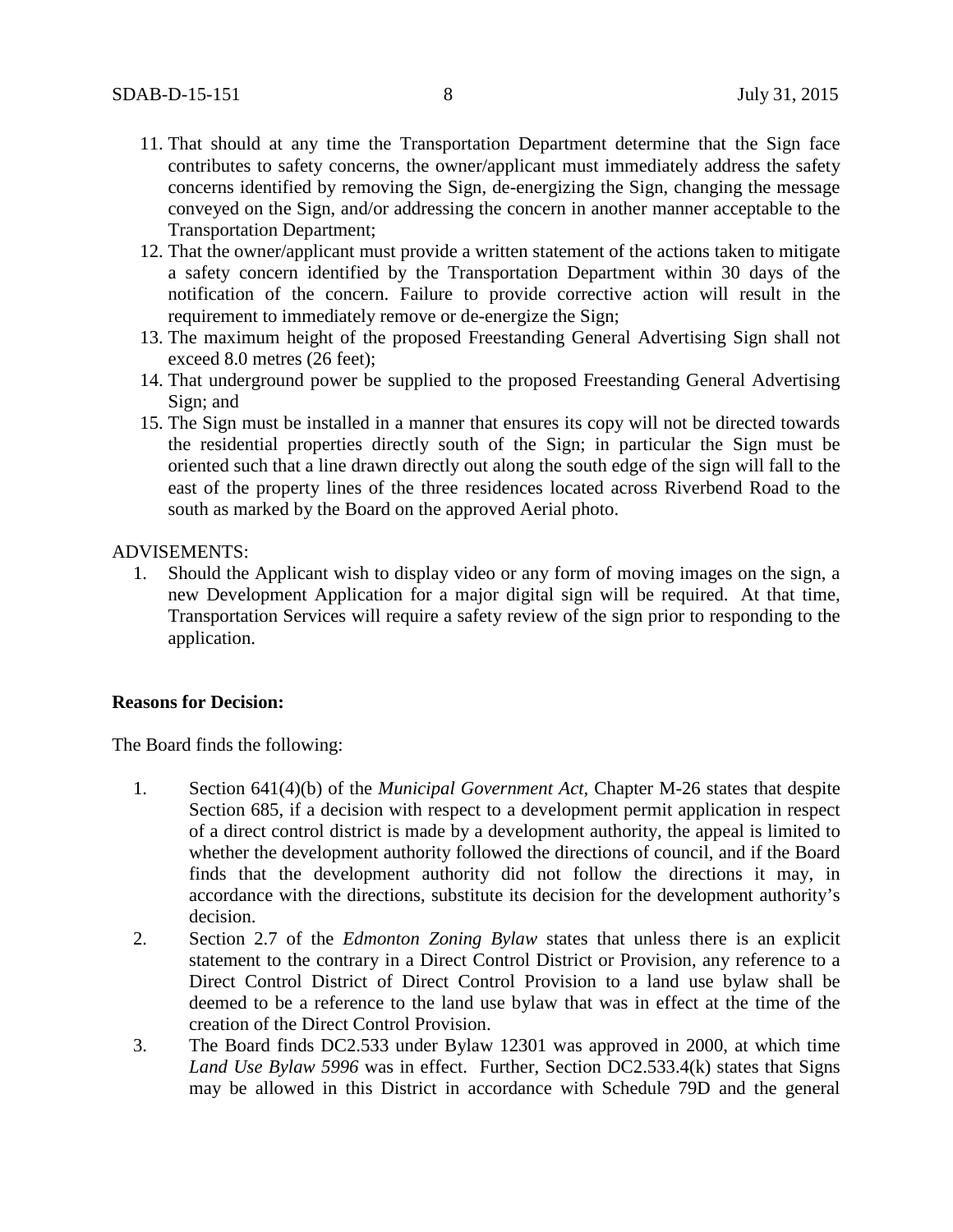provisions of Section 79.1 to 79.9, inclusive, of the Land Use Bylaw. Therefore, Council has directed that the provisions of *Land Use Bylaw 5996*, rather than the *Edmonton Zoning Bylaw 12800*, must be applied in determining the application for the proposed Sign.

- 4. The Board's test with respect to Section 641(4)(b) is to determine whether or not the Development Authority followed the directions of Council. In this regard, the Board concludes based on the Reasons for Refusal, dated June 5, 2015 that the Development Officer did not follow the directions of Council for the following reasons:
	- a) The Reasons for Refusal include references to the purpose of the CNC Zone under Section 310 of the *Edmonton Zoning Bylaw12800*, rather than to the purpose and development regulations of the DC2.533 under Bylaw 12301which should have been applied.
	- b) The Reasons for Refusal cite a development regulation found at Section 310.3(24) of the *Edmonton Zoning Bylaw* (passed October 11, 2011) which restricts Freestanding Minor Digital Off-premises Signs to locations where such Signs Lawfully existed as of the effective date of Bylaw 15892.
	- c) Throughout the decision, the Sign is evaluated as a Freestanding Minor Digital Off-premises Sign. Under *Edmonton Zoning Bylaw 12800* which came into effect after this DC2 zone was established, Freestanding Signs and Minor Digital Offpremises Signs are defined use classes. There is no such use class under the *Land Use Bylaw* which treated signs as regulated items rather than use classes.
	- d) After assessing the Sign and the development regulations under the *Edmonton Zoning Bylaw 12800*, the development authority concludes: "Therefore, in the opinion of the Development Officer and notwithstanding the DC2(533) Zone a Freestanding Minor Digital Off-premises Sign is inappropriate for this location which, the general purpose are Signs restrictions are similar to the CNC Zone."
- 5. The Board further finds pursuant to Schedule 79.8 of *Land Use Bylaw 5996* that the proposed Sign is more appropriately defined as a General Advertising Sign and further determines this Sign to be a Billboard Sign as set out in Schedule 79.8(2).
- 6. The Board relies on the following in determining that the proposed Sign is a General Advertising Billboard Sign:
	- a) It is an Off-premises Sign which directs attention to a business, activity, product or services which is not provided on the subject Site;
	- b) There is no animation in the proposed Sign, rather it displays static images in 6 second intervals;
	- c) The proposed Sign complies with Section 79.8(2) of the *Land Use Bylaw, 5996* because it complies with the total Sign area and meets the height regulation; and
	- d) Nothing in *Land Use Bylaw 5996* prohibits Billboard Signs comprised of a media which displays static digital images.
- 7. Having determined that the Development Authority did not follow the directions of Council, the Board considered the merits of the proposed development. The Board also considered the Development Officer's submission and presentation with respect to the two main reasons for his refusal, that it had a visual impact as per DC2.533.(k)(i) and that it did not meet the General Purpose as laid out in DC2.533.1.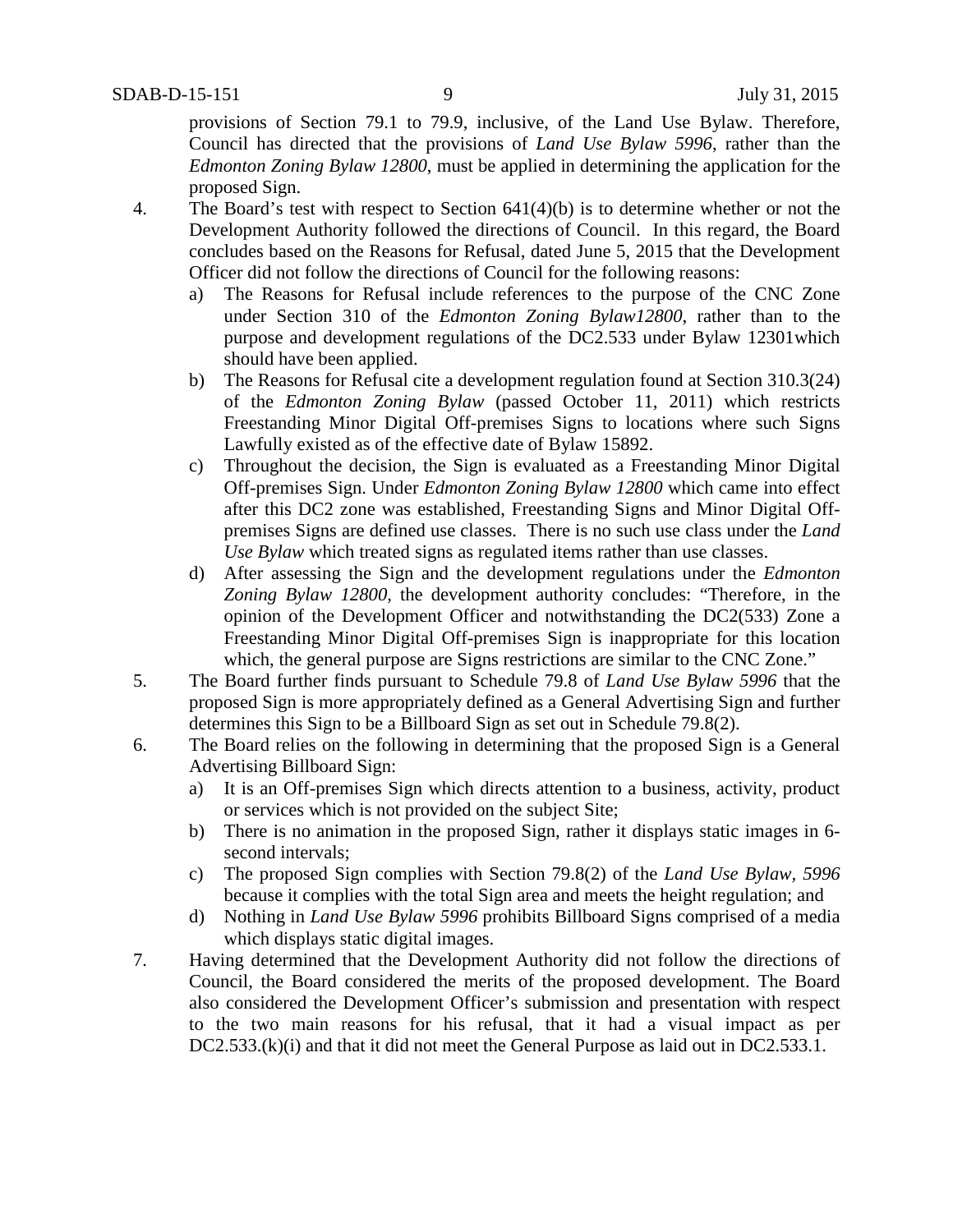- 8. The Board approves the development, subject to the conditions set out above, for the following reasons:
	- a) General Advertising Signs are allowed in the DC2.533 district;
	- b) The Board has found that the proposed Sign meets the definition of a General Advertising Sign; and
	- c) The Board accepts the evidence that images on LED screens are static and has imposed conditions to prevent the advertisements from being animated, thereby mitigating the impact of the proposed Sign on the surrounding area.
	- d) Residential development to the south of the subject Site is separated by a widened four lane arterial roadway, the Sign is located to the most easterly part of the Site and the requirement as described in the conditions of approval concerning the orientation of the Sign and direction of the Sign copy away from the properties themselves will eliminate or at minimum mitigate any visual impact of the proposed Sign.
	- e) The Board notes it was the opinion of the Development Officer that this Sign would have an impact on a two storey townhouse development to the southeast of the proposed development. The Board concludes that given the separation distance of 225 metres, the many intervening traffic devices and vehicle lights on Terwillegar Drive, and Riverbend Road, as well as other ambient light that will be associated with this location, the Sign will have little if any visual impact on that specific Site.
	- f) The Board notes that while the General Purpose of this Direct Control District references compatibility with the adjacent residential land uses, it also refers to many commercial applications as permitted uses and further specifies appropriate locations for Signs within the Site.
- 9. The Board pursuant to DC2.533.4(l) has made a determination that the proposed Sign is the second of two Signs allowed to be located along the Riverbend Road street frontage.
- 10. The Board notes that there were no letters of opposition received, nor did anyone from the neighbouring community appear to speak for or against this appeal.
- 11. By imposing a five year time limit, all affected parties have a time to evaluate the impact of the Sign on the surrounding area.
- 12. The conditions imposed will ensure compliance with any setback requirements.
- 13. Based on the above, it is the opinion of the Board, that the proposed development is consistent with the general purpose as set out in Section DC2.533.1 and that the requirements of DC2.533.4 $(k)(i)$  and  $(l)$  have been satisfied.

## **Important Information for the Applicant/Appellant**

1. This is not a Building Permit. A Building Permit must be obtained separately from the Sustainable Development Department, located on the  $5<sup>th</sup>$  Floor, 10250 – 101 Street, Edmonton.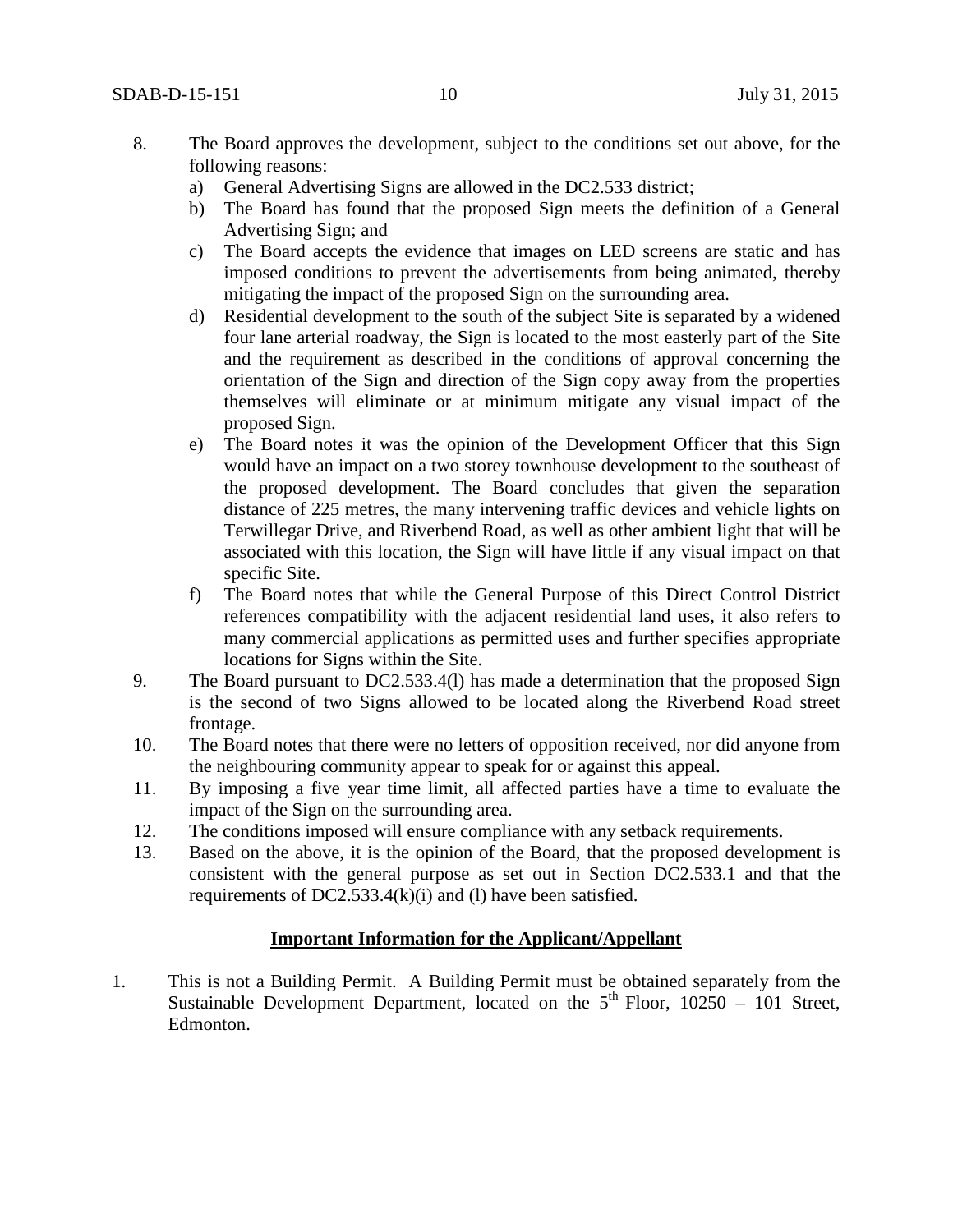- 2. Obtaining a Development Permit does not relieve you from complying with:
	- a) the requirements of the *Edmonton Zoning Bylaw*, insofar as those requirements have not been relaxed or varied by a decision of the Subdivision and Development Appeal Board,
	- b) the requirements of the *Alberta Safety Codes Act*,
	- c) the *Alberta Regulation 204/207 – Safety Codes Act – Permit Regulation*,
	- d) the requirements of any other appropriate federal, provincial or municipal legislation,
	- e) the conditions of any caveat, covenant, easement or other instrument affecting a building or land.
- 3. When an application for a Development Permit has been approved by the Subdivision and Development Appeal Board, it shall not be valid unless and until any conditions of approval, save those of a continuing nature, have been fulfilled.
- 4. A Development Permit will expire in accordance to the provisions of Section 22 of the *Edmonton Zoning Bylaw, Bylaw 12800*, as amended.
- 5. This decision may be appealed to the Alberta Court of Appeal on a question of law or jurisdiction under Section 688 of the *Municipal Government Act*, R.S.A. 2000, c. M-26. If the Subdivision and Development Appeal Board is served with notice of an application for leave to appeal its decision, such notice shall operate to suspend the Development Permit.
- 6. When a decision on a Development Permit application has been rendered by the Subdivision and Development Appeal Board, the enforcement of that decision is carried out by the Sustainable Development Department, located on the 5th Floor, 10250 – 101 Street, Edmonton.

*NOTE: The City of Edmonton does not conduct independent environmental checks of land within the City. If you are concerned about the stability of this property for any purpose, you should conduct your own tests and reviews. The City of Edmonton, when issuing a development permit, makes no representations and offers no warranties as to the suitability of the property for any purpose or as to the presence or absence of any environmental contaminants on the property.*

> Mr. V. Laberge, Presiding Officer Subdivision and Development Appeal Board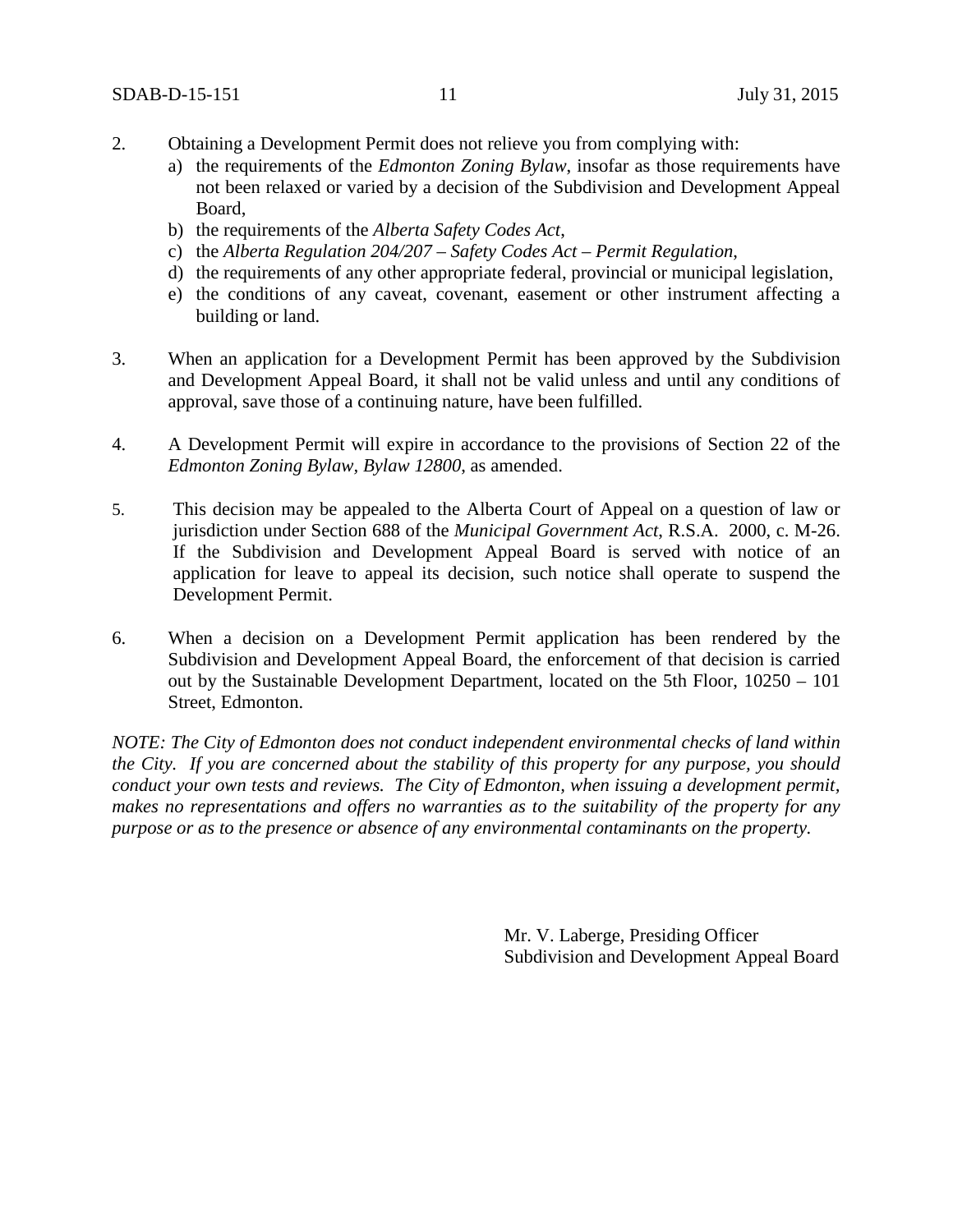# *Edmonton Subdivision and Development Appeal Board*

Churchill Building 10019 - 103 Avenue NW Edmonton, AB T5J 0G9 Phone: 780-496-6079 Fax: 780-577-3537 Email: sdab@edmonton.ca Web: www.edmontonsdab.ca

Date: July 31, 2015 Project Number: 162330611-003 File Number: SDAB-D-15-152

# **Notice of Decision**

This appeal dated June 22, 2015, from the decision of the Development Authority for permission to:

Develop a Minor Impact Utility Service (Cromdale Bus Barn; Vehicle, equipment and material storage yard for LRT maintenance) as a Temporary Development; 5 to 6 years located on:

| Plan 5850R Blk 18 Lot 12           | 11647 - 80 Street NW  |
|------------------------------------|-----------------------|
| Plan 5850R Blk 18 Lot 13           | 11651 - 80 Street NW  |
| Plan 3759AF Lot 30                 | 7805 - 117 Avenue NW  |
| Plan 5850R Blk 17 Lots 2-11        | 11525 - 80 Street NW  |
| Plan 5850R Blk 21 Lots 2-12        | 11615 - 79 Street NW  |
| Plan 5850R Blk 18 Lots 16-25       | 11631 - 80 Street NW  |
| Plan 5850R Blk 18 Lots 1-11, 26-30 | 11631 - 80 Street NW  |
| Plan 5850R Blk OT                  | 11555 - 80 Street NW  |
| Plan 5850R Blk 18 Lots 14-15       | 11655 - 80 Street NW, |

was heard by the Subdivision and Development Appeal Board at its hearing held on July 16, 2015. The decision of the Board was as follows:

## **Summary of Hearing:**

At the outset of the appeal hearing, the Presiding Officer confirmed with the parties in attendance that there was no opposition to the composition of the panel.

The appeal was filed on time, in accordance with Section 686 of the *Municipal Government Act*, R.S.A 2000, c. M-26.

The Board heard an appeal of the decision of the Development Authority to approve an application to develop a Minor Impact Utility Service (Cromdale Bus Barn; vehicle, equipment and material storage yard for LRT maintenance) as a temporary development; 5 to 6 years. The subject Site is zoned PU Public Utility Zone.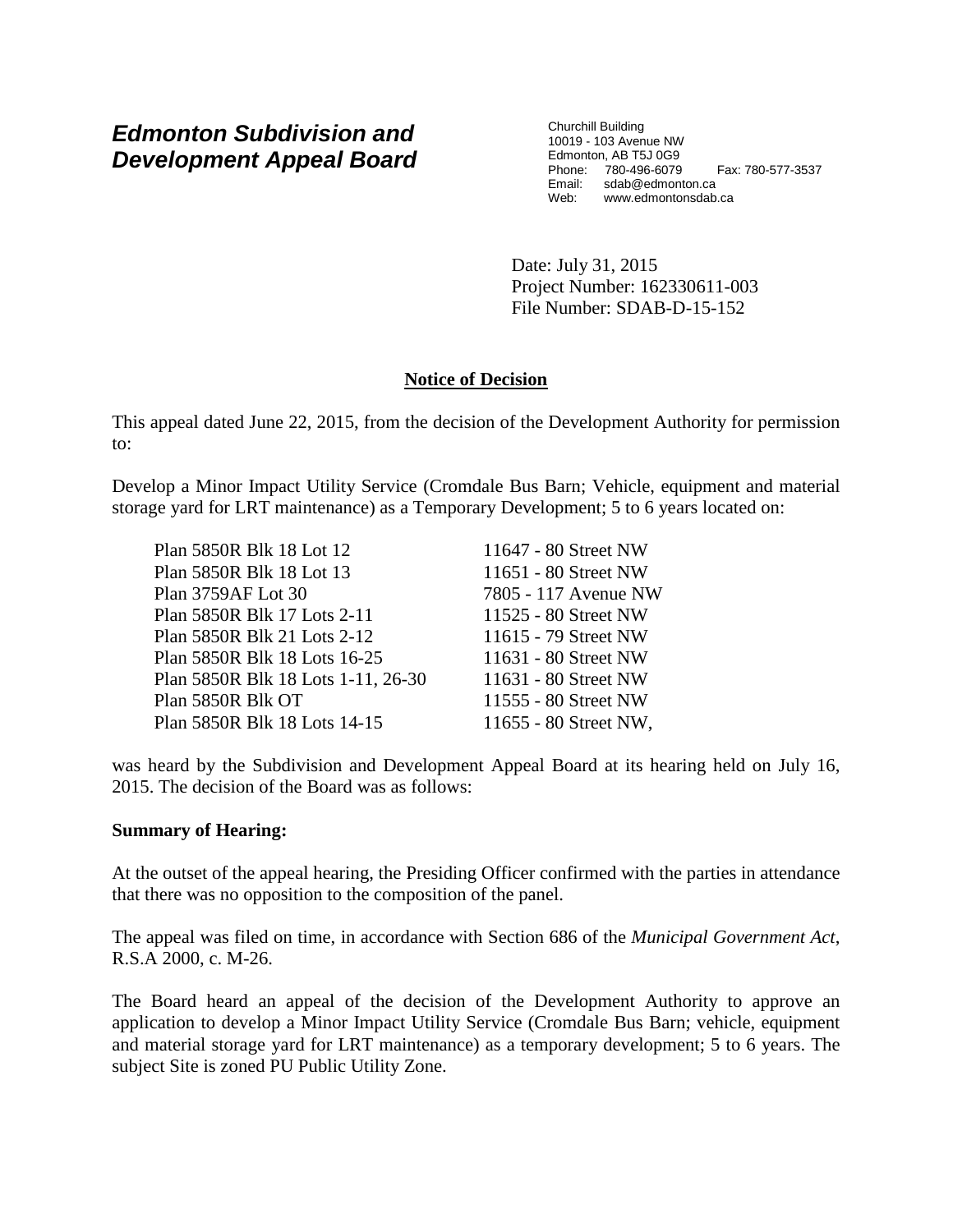The approved development permit application was subject to conditions and variances were granted to the minimum required Front, Rear and Side Setbacks and the Landscaping requirement for all Setbacks was waived. The approved permit was subsequently appealed by an adjacent property owner.

Prior to the hearing the Board was provided with the following information:

- A written submission from the Appellant received on July 16, 2015
- A written submission from the Respondent received on July 10, 2015
- A written submission from the Development Authority received on July 13, 2015
- A copy of the Parkdale Area Redevelopment Plan

The Board heard from the Appellant, Mr. C. Regimbald, who provided the following information:

- 1. His main concern is the noise currently coming from the lot. The LRT lot has an exemption from the Noise Bylaw and he is interrupted at night by the noise of equipment moving around in the yard.
- 2. Homeless people live and walk through the lot.
- 3. As can be seen in submitted photos of the Site, there has been damage to the roads and sidewalks in the neighbourhood which were recently been refurbished.
- 4. He has little visitor parking due to a fire hydrant in front of his house and all of the street parking associated with the lot.
- 5. Semi-trucks park and turn in the area and turn onto his property when exiting the lot.
- 6. He is very concerned about his property value and loss of sleep.
- 7. He would like to see the work area of the Site set back further.
- 8. He would prefer access from the southeast side of the lot so neighbours to the north and west are not disrupted. He feels allowing the proposed variances will make matters worse.

Mr. Regimbald provided the following responses to questions:

- 1. He thought requiring setbacks would help, but access to the lot is still close to his house and it would be better if the exits were moved elsewhere.
- 2. He understood that the lot was being enlarged to the curb line. This is supposed to be "Minor Impact Utility" but in his view the impact is becoming greater.
- 3. Visual impact is also a problem.
- 4. The empty parking lot outside of the fence is being used to dump gravel.
- 5. Problems associated with the lot include:
	- a. dust blows across the Site which affects the neighbours;
	- b. there is a lot of noise at night and a leaf blower is used to clear snow rather than a broom; and,
	- c. the wall of dandelions on the lot makes it hard to keep weeds out of his property.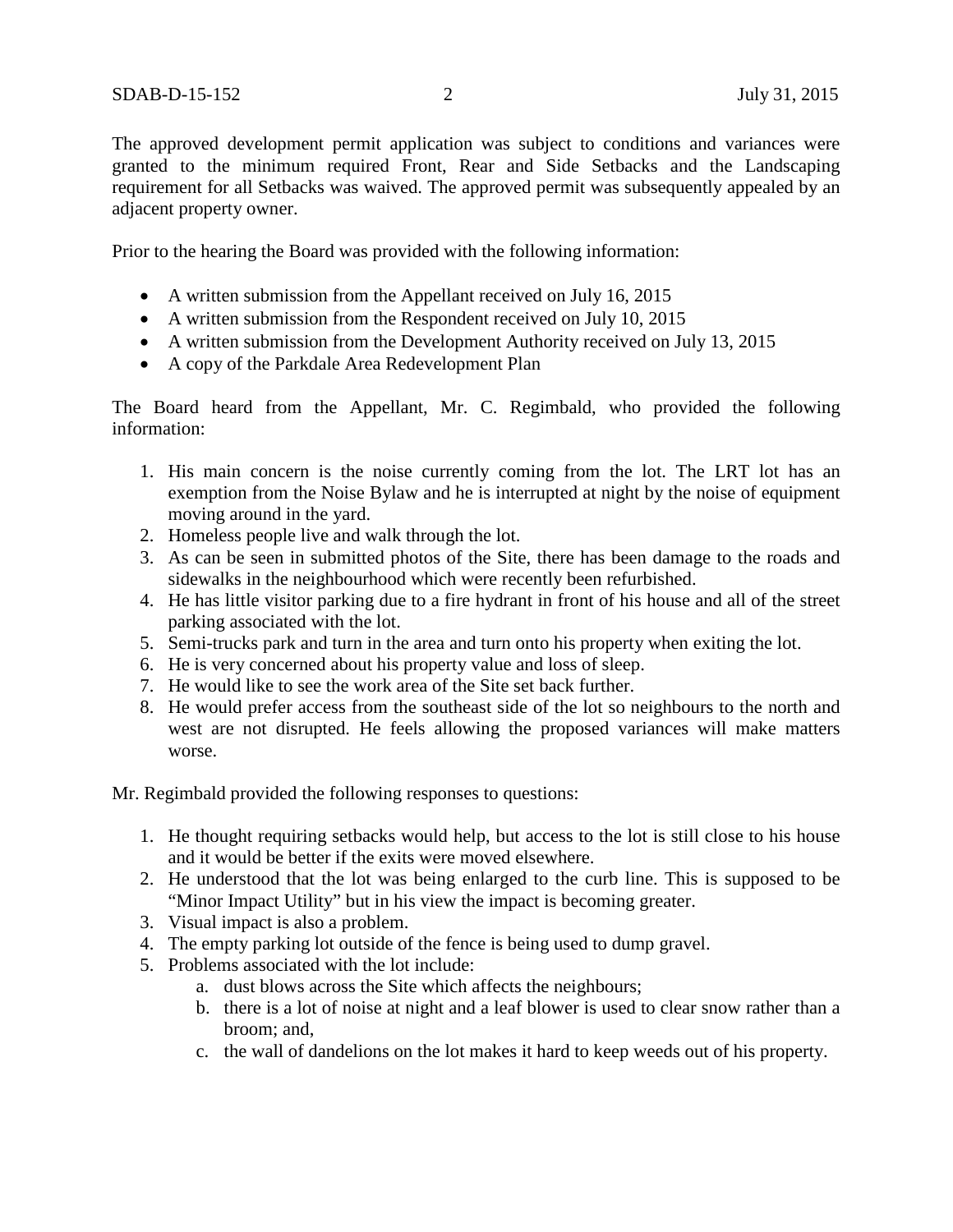The Board heard from Mr. C. Deegan, an affected property owner who provided the following information:

- 1. He agreed with all of the concerns expressed by the Appellant.
- 2. Using the Google aerial imagery, marked Exhibit "A" he provided context and reviewed the activities occurring on the Site.
- 3. Since the bus barn building was taken down, sound from Northlands and from the subject Site now travels across the lot and into his property.
- 4. Debris, dirt, and dust blow into the neighbourhood from the lot.
- 5. The garbage bin that was on the Site has been removed but people are still dumping garbage there.
- 6. He feels a noise barrier is required.
- 7. He is disturbed by the moving of gravel at night between 4 a.m. and 5 a.m.

Mr. Deegan provided the following response to questions:

1. When asked about the impact of the proposed variances he advised there will be more trucks across from him now that the bus barn building is gone, more garbage and dirt will be created and the lot is an eyesore.

Mr. Kowal, representing the City of Edmonton Sustainable Development Department provided the following responses to questions:

- 1. This is a Class B development involving variances for a Permitted Use.
- 2. He did consider hardship in his analysis when granting the variances. Hardship was present due to the temporary nature of the development. To require a huge Setback and Landscaping would require an immense amount of investment and effort as the property line is particularly long.
- 3. Any Landscaping would not mature by the end of the 6 year Development Permit.
- 4. Landscaping would require ongoing maintenance and would reduce the size of the yard which was required for the LRT project.
- 5. The Site was slotted for future Residential Use under the Area Redevelopment Plan and at that point Landscaping would be required.
- 6. The maintenance lot is a Permitted Use and he has no authority to alter what was happening on the Site.
- 7. He was of the opinion that the variances granted regarding the Setback would not make a significant difference to the neighbourhood, particularly in relation to noise.
- 8. The Setback and Landscaping variance worked together and both needed to be varied.
- 9. The Development Officer conceded that material would likely be stored up to the fence line including the fence on the south end of the Site which is currently outside of the property line.
- 10. The operations on the property will not be changing.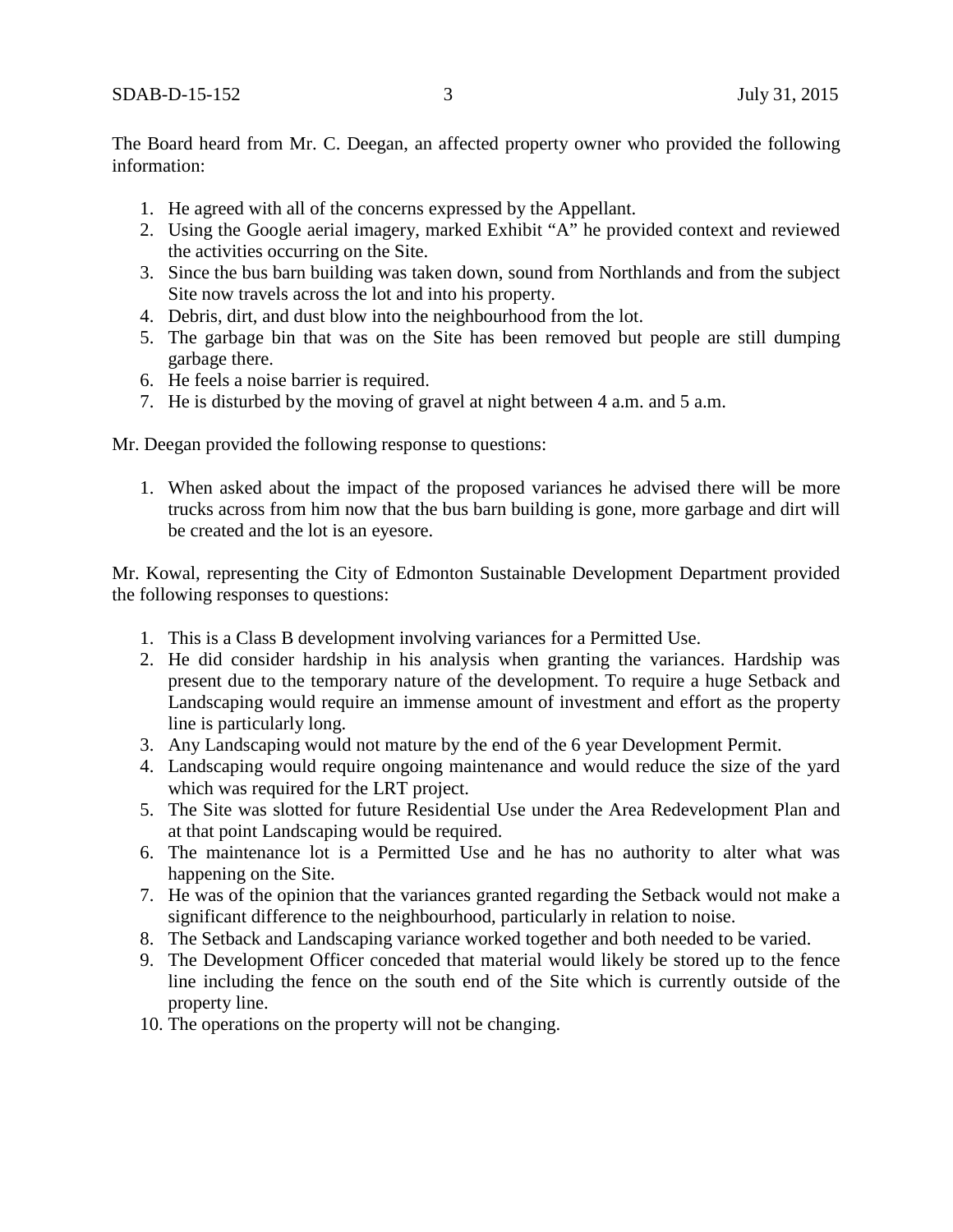- 11. The City could place gravel or other landscaping materials in the Setback but would then later have to remove it. Since this is a temporary project under a temporary Development Permit, the Development Officer felt it made no sense to put any form of Landscaping into the Setback area.
- 12. It is possible to impose a time limit on the Development Permit such that there would be no extension beyond the 6 years.
- 13. The Development Officer felt that the additional fencing and other planned improvements would enhance the area.
- 14. He agreed that granting variances allowing for zero Setbacks and Landscaping is an unusual situation related to the unique nature of this site. This is not a Residential or Commercial area but a Public Utility with a temporary Development Permit.

The Board heard from Mr. Croy Yee of Croy Yee Architect Ltd., representing the Respondent, the City of Edmonton.

- 1. The City believes that adding a permanent fence on the north and west sides of the property as well as security lighting and cameras will close off the Site and prevent vagrants. This will be a benefit to the neighbourhood.
- 2. The new access points indicated on the plan should limit vehicular noise to certain areas of the Site only.
- 3. The Site was zoned Public Utility (PU) and used for the Cromdale bus barns for the past 50 to 60 years. The current use involves significantly fewer vehicles in and out during the day as there is no bus traffic.
- 4. Materials to be stored on Site are of a heavier nature and are unlikely to blow onto neighbouring properties.
- 5. The piles of stored material will be lower than the Height of the previous building.
- 6. They anticipate the Site will be used in this manner for a five year period only.
- 7. If they were to add a 20 foot self-imposed Setback along the interior of the fence to replace the Landscaping Setback then vehicles using the Site would be tempted to drive along the inside perimeter. He feels it is better to have storage along the perimeter of the fence so vehicles drive further away from neighbours.
- 8. The fence along the north side is to remain; there is a green space for a couple of feet behind that property line.
- 9. A fence is to be located a metre back on the west side so it will not be right against the sidewalk.
- 10. Landscaping would not provide any visual screening for six to ten years and the proposed use is for six years only.

The Board heard from Mr. Chris Nelson of the City of Edmonton Transit, Facilities and Rightof-way Engineering Operations, appearing on behalf of the Respondent, the City of Edmonton.

- 1. He agreed that garbage and security are on-going concerns. They are frequently tasked to clean up the area as the space is currently open and people regularly dump garbage there.
- 2. Adding the fence and other security measures such as lighting and cameras is necessary as it will add occupancy for security and visible presence for activity.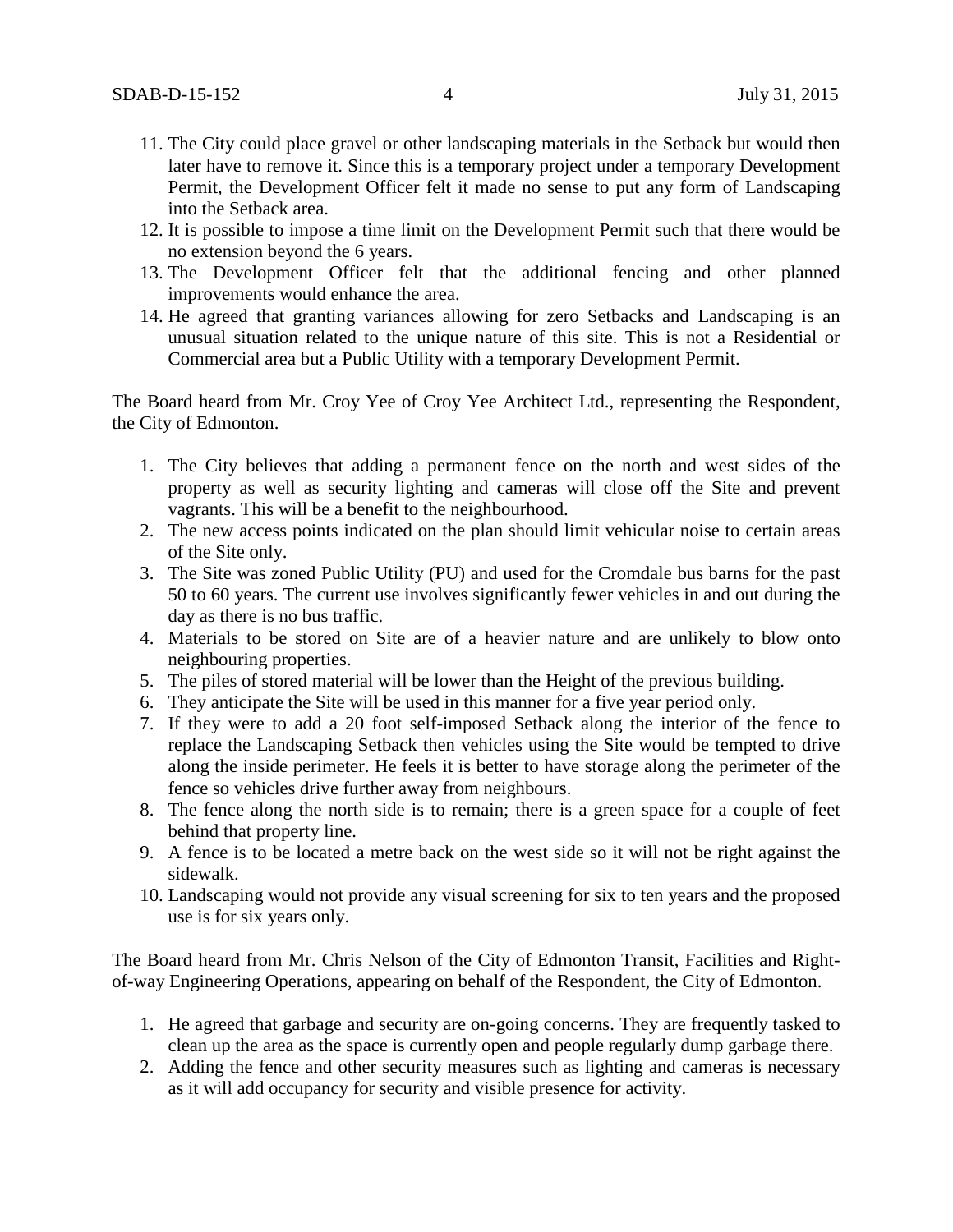- 3. If the Setback is enforced he is concerned people will use this area to park vehicles and to occupy (camp) on the Setback area.
- 4. Lighting and security cameras have been added to maximize security while minimizing any impact to neighbouring residences.

The Board heard from Ms. L. Kowalyshyn, representing the City of Edmonton who provided the following information:

- 1. She provided some background on the Site. The bus garage that was on the Site was deemed unsafe and a hazard to vagrants and was therefore removed in December, 2014. Since then, the Site has become a dumping ground and safety has become a priority.
- 2. The LRT wishes to secure this temporary Site until they have funding for a new Site. The proposed temporary development will address the interim security concerns.
- 3. Noise is a separate issue that the City of Edmonton Transportation Services Department will be addressing.

Ms. Kowalyshyn and the other City representatives provided the following responses to questions:

- 1. Permitting storage up to the fence will provide a visual barrier and improve the situation and reduce the dumping of personal items.
- 2. The proposed fence will provide visual screening and mitigate some of the eyesore factor, but will have no impact on noise.
- 3. The west fence will be pulled one metre away from the property line to make the Site safer.
- 4. The Use is not changing with this development; however, activity has changed on the Site since the building was demolished. Over the past year storage has been associated with the construction of the NAIT LRT line. Going forward the Site will be used as a less intensive lay down area for the contractor to maintain the LRT line.
- 5. There is an 8 foot setback from the road along 117 Avenue so the turning radius for vehicles will not be affected by the proposed development. In his view permitting storage up to perimeter of the Site will have no additional impact and will not affect vehicle access and egress.
- 6. In their experience an open fence is safer for people on both sides of the fence. A fence with slats would lead to undesirable activity both in and outside of the development.
- 7. The use is temporary, changes need to be done quickly and there is very limited funding.
- 8. Adding landscaping is expensive and will simply have to be ripped out.

In rebuttal Mr. Regimbald made the following points:

- 1. The City is arguing a financial factor, not a planning reason.
- 2. What is being sought on the public property would not be permitted on his private property. He is required to have a Setback and cannot leave undeveloped land messy and without Landscaping for 6 years.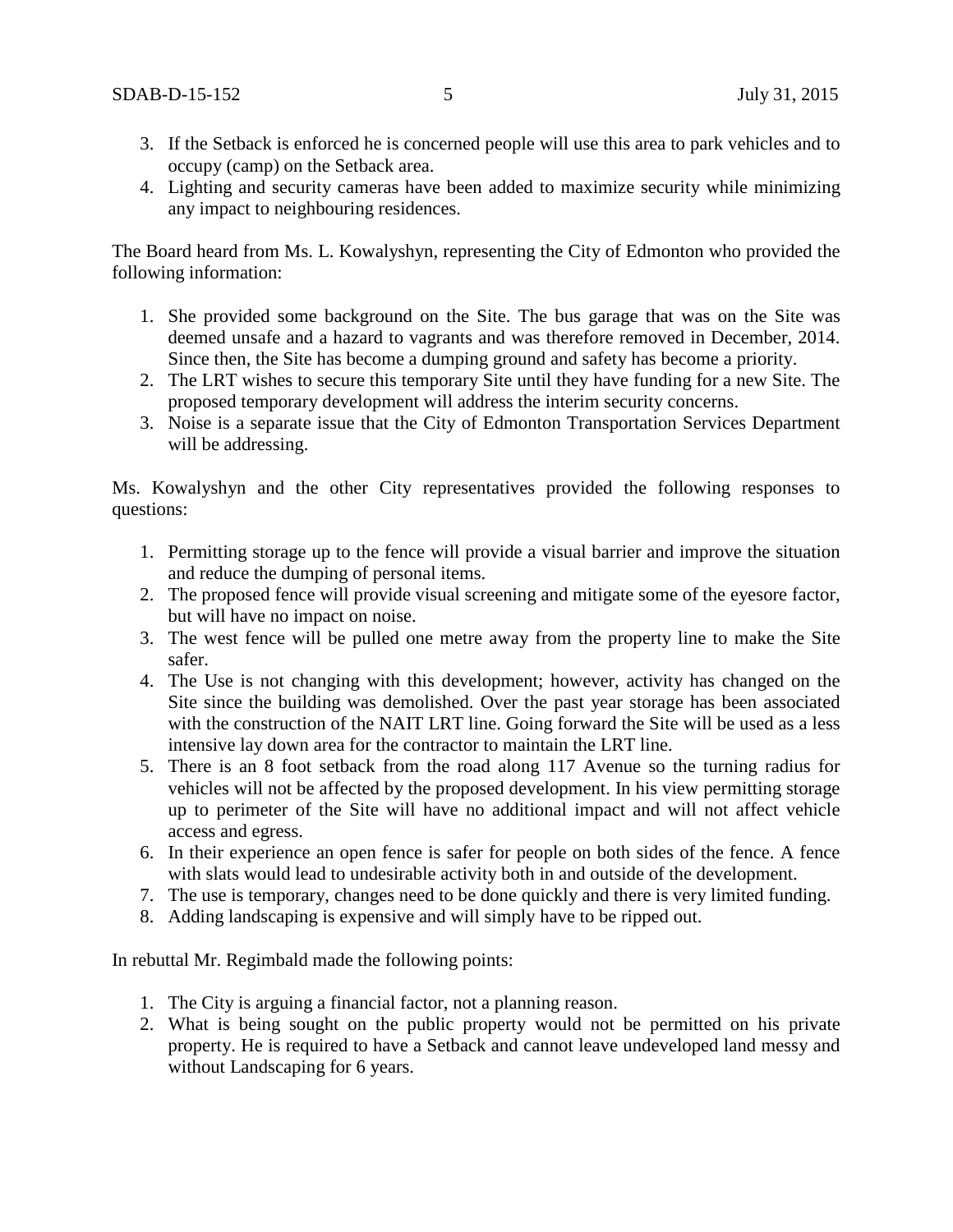- 3. Although the City says the proposed development is an improvement, he feels it is not and believes it would make the existing eyesore worse.
- 4. Notices should have been mailed to a wider area because of the noise that travels through the Site and into the neighbourhood.
- 5. Old materials, including passenger seats, that are not utilized for the current LRT construction are being stored on the Site and are visible to the neighbourhood. He feels the lot is used as a dumping ground.
- 6. He reiterated his concerns that the proposed development is going to make things worse.
- 7. He suggested providing a security guard.
- 8. He prefers the fence to be a visual barrier with slats. If the current gate configuration is used it very simple for someone to gain entry by sliding under the fence. This is how vagrants currently access the Site.

### **Decision:**

The appeal is ALLOWED IN PART and the decision of the Development Authority is VARIED**.** The development is GRANTED as approved by the Development Authority with the following Conditions:

- 1. Pursuant to Section 57.1(1)(b), visual screening in the form of privacy slats shall be installed throughout the northern and western chain link fence.
- 2. The Minor Impact Utility Service is approved as a Temporary Development for 6 years and will expire on July 31, 2021.

The following sections of the *Edmonton Zoning Bylaw* have been VARIED:

- 1. Pursuant to Section 520.4(2), the minimum required Rear Setback of 7.5 metres is reduced to 0 metres.
- 2. Pursuant to Section 55.4(1), the requirement that all open space shall be landscaped with trees, shrub, bed, grass, ground cover or suitable materials is waived.

#### **Reasons for Decision:**

The Board finds the following:

- 1. Minor Impact Utility Services is a Permitted Use in the PU Public Utility Zone under Section 520.2(2) of the *Edmonton Zoning Bylaw*.
- 2. Notwithstanding that the proposed development is a Permitted Use there is still an obligation to comply with General Performance Standards as per Section 520.4(5) of the *Edmonton Zoning Bylaw*.
- 3. While the Board understands that this is a Permitted Use, it is also directly adjacent to residential properties. This Board is bound by Section  $687(3)(d)(i)(A)$  and (B) of the *Municipal Government Act* to determine the outcome of the appeal and whether to confirm, revoke or vary the decision of the Development Authority. The Board has determined, based on the submissions of the parties and photographic evidence, that granting the variance under Sections 520.4(1) and 520.4(3) of the *Edmonton Zoning*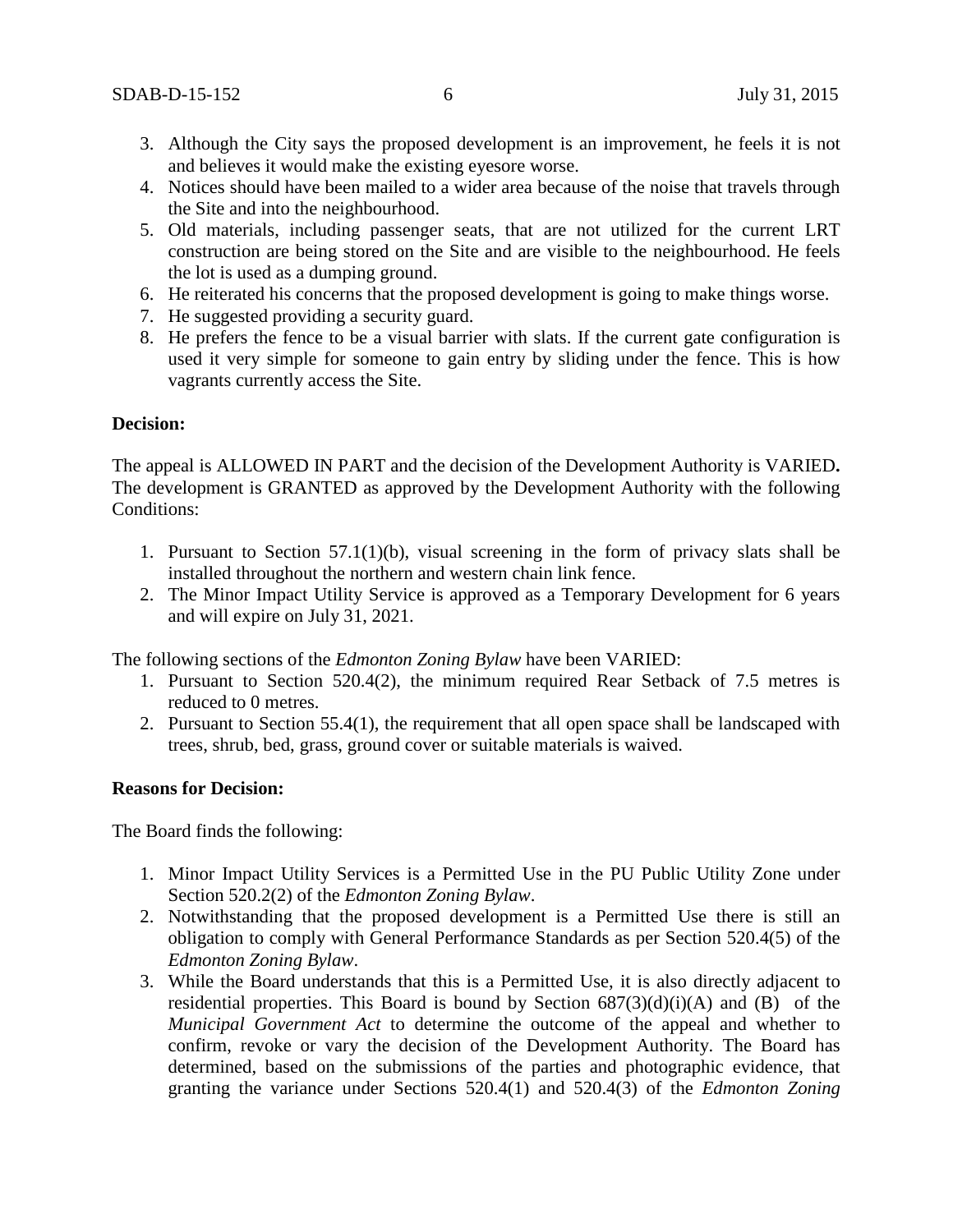*Bylaw* down to "0" would materially interfere with the use, enjoyment and value of neighbouring residential parcels of land. Therefore, the Board does not waive the Front and Side Setbacks required by the regulation in the *Edmonton Zoning Bylaw* for this Permitted Use.

- 4. The Board waives the Rear Setback in Section 530.4(2) as the property backs on to the Light Transit Rail (LRT) line and therefore waiver along this boundary would not have the same impact as on the north and west boundaries of this development.
- 5. The Board waives the Landscaping requirement per Section 55.4(1) due to the temporary nature of this development. The Board also recognizes a significant amount of existing concrete would have to be removed around the Site to comply with this requirement.
- 6. In waiving the Landscaping requirement, the Board further stipulates that pursuant to the General Performance Standards outlined in Section 57.1(1)(b) of the *Edmonton Zoning Bylaw* that the north fence and the west fence shall have privacy slats installed in the chain link fence to ensure storage areas and any other accessory storage is screened from 80 Street and 117 Avenue.
- 7. The Board does not accept that a chain link fence (without slats) will provide visual screening or lessen the eyesore factor associated with the proposed development.
- 8. The Board notes that this application is for a permit is for a Temporary Development and accordingly, it has been limited to 6 years in duration.

### **Important Information for the Applicant/Appellant**

- 1. This is not a Building Permit. A Building Permit must be obtained separately from the Sustainable Development Department, located on the  $5<sup>th</sup>$  Floor, 10250 – 101 Street, Edmonton.
- 2. Obtaining a Development Permit does not relieve you from complying with:
	- a) the requirements of the *Edmonton Zoning Bylaw*, insofar as those requirements have not been relaxed or varied by a decision of the Subdivision and Development Appeal Board,
	- b) the requirements of the *Alberta Safety Codes Act*,
	- c) the *Alberta Regulation 204/207 – Safety Codes Act – Permit Regulation*,
	- d) the requirements of any other appropriate federal, provincial or municipal legislation,
	- e) the conditions of any caveat, covenant, easement or other instrument affecting a building or land.
- 3. When an application for a Development Permit has been approved by the Subdivision and Development Appeal Board, it shall not be valid unless and until any conditions of approval, save those of a continuing nature, have been fulfilled.
- 4. A Development Permit will expire in accordance to the provisions of Section 22 of the *Edmonton Zoning Bylaw, Bylaw 12800*, as amended.